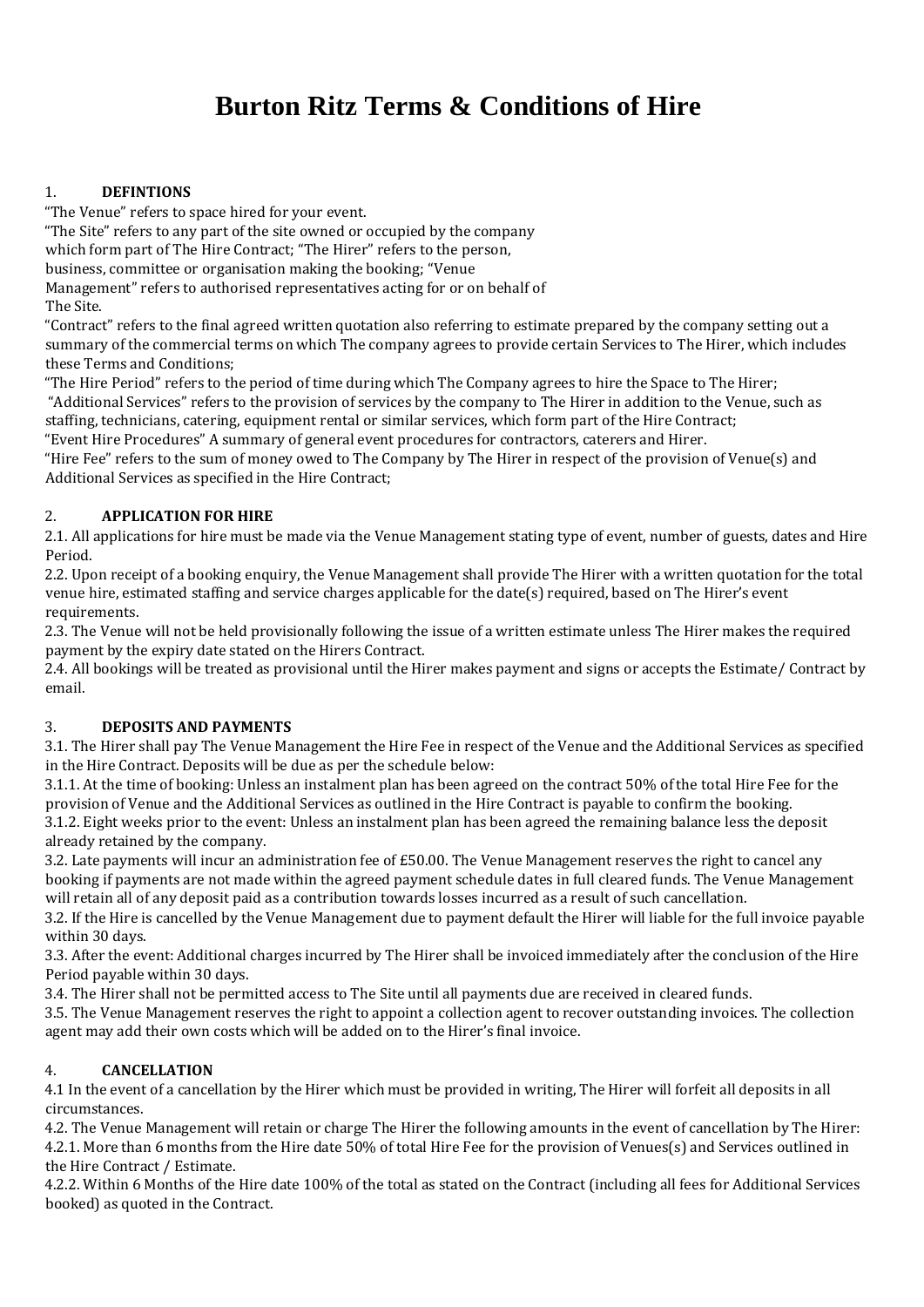4.3. Any cancellation charges detailed above will be invoiced to The Hirer payable within 30 days. The Hirer is advised to seek cancellation insurance from a third party. 4.4. If, due to an event beyond its control, the Venue Management is (in its opinion) unable to provide The Hirer with a safe and/or fully functioning venue, the Venue Management will promptly notify The Hirer accordingly and will refund any payments paid.

4.5. The Company shall not be liable for any other expenditure incurred, or loss sustained, directly or indirectly by The Hirer as a result of cancellation by either The Company or by The Hirer.

# 5. **VENUE STAFF**

5.1. The Hirer may provide their own staff or volunteers to assist at an event/performance, but these staff must be in addition to the minimum number of venue staff provided by the Venue Management. Any staff provided by The Hirer can be present in public areas, but will not be permitted to access or work in restricted areas of the venue or be deployed in safety critical roles.

5.2. The Venue Management will not provide chaperones or any other direct supervision of participants, performers or children.

5.3. Depending on the nature of the event, SIA licensed security staff may be required to ensure the safety of guests and to comply with relevant legislation. The Venue Management will advise The Hirer of this requirement at the time of booking or during the event planning with estimated costs which shall form part of the Hire Contract. SIA Security charges will be payable by the Hirer 8 weeks prior to the Hire period.

5.4. The Venue Management shall provide a final breakdown of the staffing hours after the event, if necessary, The Hirer shall be invoiced/credited based on the actual hours worked by all staff/overrun penalties, which may be more or less than the Hire Fee outlined in the Hire Contract.

## 6. **VENUE EQUIPMENT AND VENUE SETUP CONFIGURATION**

6.1. All chairs, tables, kitchen appliances are offered as part of the hire of the venue. In the event where equipment fails to function the venue will make every effort to provide a replacement or repair. The Venue Management does not guarantee that all equipment will be functional at all times.

6.2. Furniture will be set by The Venue staff. At the end of the event all furniture and surfaces should be cleared of all food and drink to ensure the Venue staff can pack furniture away by the end of the Hire Period.

#### 7. **HEALTH & SAFETY / HYGIENE AND INSURANCE**

7.1. The Hirer must take all reasonable care for their own Health and Safety, and for the Health and Safety of others who may be affected by their actions, omissions or the use of equipment. Hirers and any persons / contractors working on their behalf must comply with all relevant Health and Safety policies and approved safe systems of work issued by the Venue Management.

7.2. The Hirer and ALL external contractors appointed by them who wish to work on The Premises must provide appropriate documents in relation to their event / activity / service / performance. This must be presented to the Venue Management **at least 10 days before the event**. If the required documents are not provided in time, The Hirer and/or their appointed contractor(s) will not be permitted to undertake the proposed work/service on The Premises.

7.3. The Hirer shall be briefed about fire evacuation and fire exits. The Hirer will familiarise themselves with these procedures and ensure any persons or contractors appointed or supervised by The Hirer are informed of the evacuation procedure, the location of escape routes, fire extinguishers and exit doors.

8.5. All electrical equipment brought into the venue must be PAT tested. The Venue Management reserves the right to disconnect and/or remove electrical equipment from The Premises which does not display evidence of a PAT test within the previous 12 months.

7.4. All temporary scenery, drapes or other scenic materials used on-stage or within The Premises must meet recognised safety standards and possess all relevant fire retardant properties. It is not permitted to attach anything to walls or ceilings without written consent from the Venue Management.

7.5. The use of haze, smoke, pyrotechnics or other similar special effects must be discussed with the Venue Management at **least 21 days in advance of the event** so that suitable risk management procedures can be in place and the appropriate local authority or fire authority permissions can be sought. No such effects shall be used without written permission from the Venue Management.

7.6. Any contractor or persons not directly employed by The Venue Management working in the venue and/or operating technical equipment must possess their own public liability insurance (minimum level of £5m). Proof of cover for all external persons/contractors must be produced **at least 10 days before the event**, in conjunction with their risk assessment/method statement as outline in

7.7. If the required proof of cover is not provided in time The Hirer and/or their appointed contractor(s) will not be permitted to work on The Premises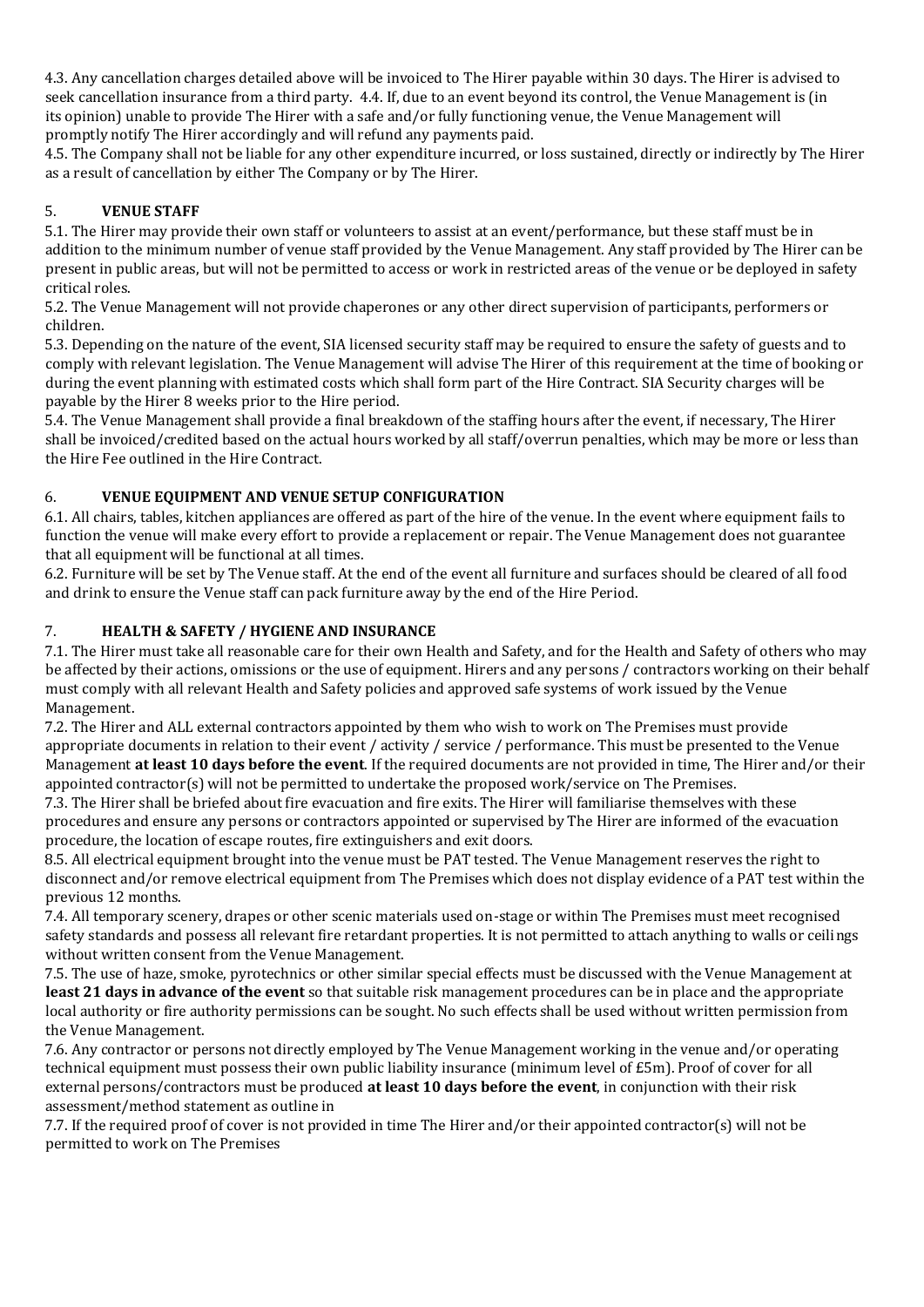### 8. **CATERING / BAR**

8.1. The Venue *Ba*r must be operated by an appropriate adult nominated by the Hirer for private events where alcohol is consumed but not sold.

8.2 The Hirer shall not sell alcohol without prior written consent from The Venue Management. This includes Alcohol in exchange of tickets, coupons or similar.

8.3. External catering providers must comply with all Health and Safety requirements listed in section 7 *Health & Safety* of these Terms and Conditions, including (but not limited to) possession of Public Liability Insurance (minimum of £5m), 8.4. The style of food service, the positioning of serving stations and the preparation/storage of food and beverages must be agreed with the Venue Management at least 10 days before the commencement of The Hire Period. The Venue Management reserves right to restrict or stop any catering service if it does not adhere to what was agreed in advance of the event. 8.5. The Venue Management may restrict the use of glassware/china depending on the nature of the event/performance. 8.6. Any external caterer appointed by The Hirer must leave the venue kitchen and areas where food and drink was consumed in the same condition in which it is found, all waste removed and floors/surfaces cleaned. The Venue Management may charge The Hirer for the cost of removing food/excessive quantities of waste, cleaning of floors/carpets/furniture or re-arrangement of furniture resulting from the service of food/beverages by an external caterer. Please refer to Hire procedures document issued with your contract.

#### 9. **OVERRUNNING OF SHOW/EVENT/PERFORMANCE**

9.1. The Venue Management has an Event wind down procedure; the agreed time on your contract which states Event ends means when all performance and music must stop. The Contract also states the time The Venue Closes which means the time all guests, caterers and contractors must be leave the premises. All Venue Staff and SIA Security Guards are booked based on the event running times provided by The Hirer. If the event or performance does not conclude which includes on-time, overrun penalties will be payable by The Hirer as follows:

9.1.1. Up to 10 minutes overrun: No additional charge (at the discretion of The Venue Management)

9.1.2. After the first 10 Minutes the full hour penalty will be payable at the of £300.00 plus staff costs at overtime rate and any equipment hire where appropriate.

9.1.3. 60 minutes or more: Not permitted – event will be curtailed, the Hirer will be charged for staffing and cleaning costs at overtime rate.

9.1.4. Overruns shall only be granted at the discretion of the Duty Manager following discussion with a representative of The Hirer. The Duty Manager reserves the right to refuse any overrun of more than 10 minutes if staffing levels cannot be maintained to operate the venue safely.

9.1.5. Overruns which exceed the published hours of operation outlined on the *Premises Licence* will not be permitted under any circumstances. The Venue Management shall possess the authority to curtail any event or performance in order to adhere to the published hours of operation.

9.1.6. The Premises must be fully vacated by The Hirer, their staff and any external contractors appointed by The Hirer before the stated end time of the Hire Period. If The Premises are not fully vacated at the stated end time of The Hirer Period, The Hirer shall immediately be liable for additional hire charges for all Venue hire costs stated in section 9.1.2 until The Premises is vacated.

9.1.7. It is the responsibility of The Hirer to make known their departure from The Premises to the Duty Manager to ensure this time is recorded and agreed. If The Hirer does not make their departure time known before leaving The Premises, The Hirer agrees that the times recorded by the Duty Manager shall be used for the calculation of any additional venue hire charges, staff charges or overrun penalties.

9.1.8 It is the Hirers responsibility to familiarise themselves with the event procedures which clearly sets out their responsibilities. The Duty Manager does not have the authority to check The Venue and provide assurances of refund for The Hirers Damage and Security deposit. The Venue is checked by Building Services team once all guests and contractors have vacated The Venue.

#### 10. **INDEMNITY AND DAMAGES**

10.1 The Hirer shall indemnify The Venue against all liabilities, costs, expenses, damages and losses suffered or incurred by The Venue Management arising out of or in connection with:

10.1.1. The Hirer's breach or negligent performance or non-performance of its obligations under The Hire Contract, including these Terms and Conditions.

10.1.2. Any claim made against The Venue Management for actual or alleged infringements of Intellectual Property Rights or Copyright Laws arising out of or in connection with The Hirer's event.

10.1.3. Any claim made against The Venue Management by a third party arising out of or in connection with the supply of goods and/or services by The Hirer (or any employee, agent or sub-contractor of The Hirer) to any person at the event. 10.1.4. any claim made against The Venue Management by a third party for death, personal injury or damage to property arising out of or in connection with the Hirer's event, to the extent that the same is attributable to the acts or omissions of the Hirer, its employees, agents or subcontractors.

10.2. The Hirer is responsible for any damage done to The Premises, including (but not limited to) damage to technical equipment, furniture, fixings, floors, walls, windows and doors during The Hire Period caused by the actions or omission of